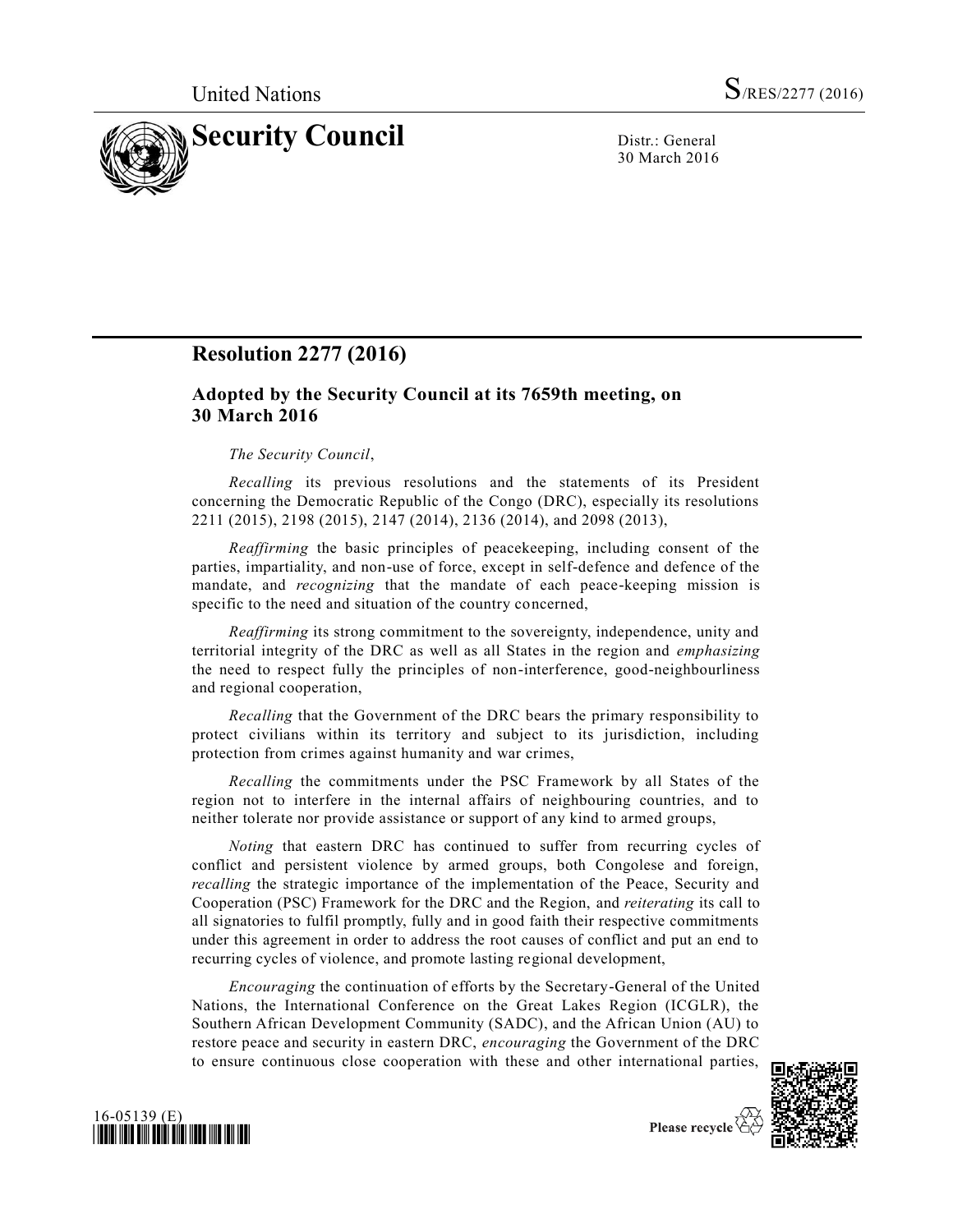and *recognizing* the efforts of the Government of the DRC aiming at the achievement of peace and national development,

*Reiterating* its deep concern regarding the security and humanitarian crisis in eastern DRC due to ongoing destabilizing activities of foreign and domestic armed groups, *expressing* particular concern at the reports of growing inter-communal violence in some areas of eastern DRC, *stressing* the importance of neutralizing the Democratic Forces for the Liberation of Rwanda (FDLR), the Allied Democratic Forces (ADF), the Lord's Resistance Army (LRA), and all other armed groups in the DRC, and *recognizing* the efforts of the Armed Forces of the DRC (FARDC) in that regard,

*Expressing concern* at the illegal exploitation and trafficking of natural resources by armed groups, and the negative impact of armed conflict on protected natural areas, which undermines lasting peace and development for the DRC, and *encouraging* the Government of the DRC to continue efforts to safeguard those areas,

*Remaining deeply concerned* by the persistent high levels of violence and violations and abuses of human rights and violations of international humanitarian law, *condemning* in particular those involving targeted attacks against civilians, widespread sexual and gender-based violence, recruitment and use of children by certain parties to the conflict, the forced displacement of significant numbers of civilians, extrajudicial executions and arbitrary arrests, *recognizing* their deleterious effect on the stabilization, reconstruction and development efforts in the DRC, and *emphasizing that* all those responsible for all such violations and abuses must be swiftly apprehended, brought to justice and held accountable,

*Remaining greatly concerned* by the humanitarian situation that continues to severely affect the civilian population, in particular in eastern DRC, *expressing deep concern* regarding the very high number of internally displaced persons in the DRC, at more than 1.6 million, and the 170,000 refugees in the DRC, as well as the over 450,000 refugees from eastern DRC as a result of ongoing hostilities, as well as violations of international humanitarian law and violations and abuses of human rights, *calling upon* the DRC and all States in the region to work towards the peaceful environment conducive to the realization of durable solutions for refugees and internally displaced persons, including their eventual voluntary return and reintegration in the DRC in conditions of safety and dignity, with the support, as appropriate, of the United Nations Country Team, *stressing* that any such solution should be in line with relevant obligations under international refugee law, international humanitarian law and international human rights law, and *stressing* the need to manage the closure of camps in a manner that respects the rights of internally displaced persons, in accordance with international law,

*Expressing further concern* at increased impediments to humanitarian access in eastern DRC resulting from insecurity, and attacks against humanitarian actors and assets, *and calling upon* all parties in the conflict to respect the impartiality, independence and neutrality of humanitarian actors,

*Noting with deep concern* the delays in the preparation of the presidential elections scheduled for November 2016, in accordance with the Constitution, and that the update of the electoral register has not yet begun,

*Stressing* the crucial importance of a peaceful and credible electoral cycle, in accordance with the Constitution, for stabilization and consolidation of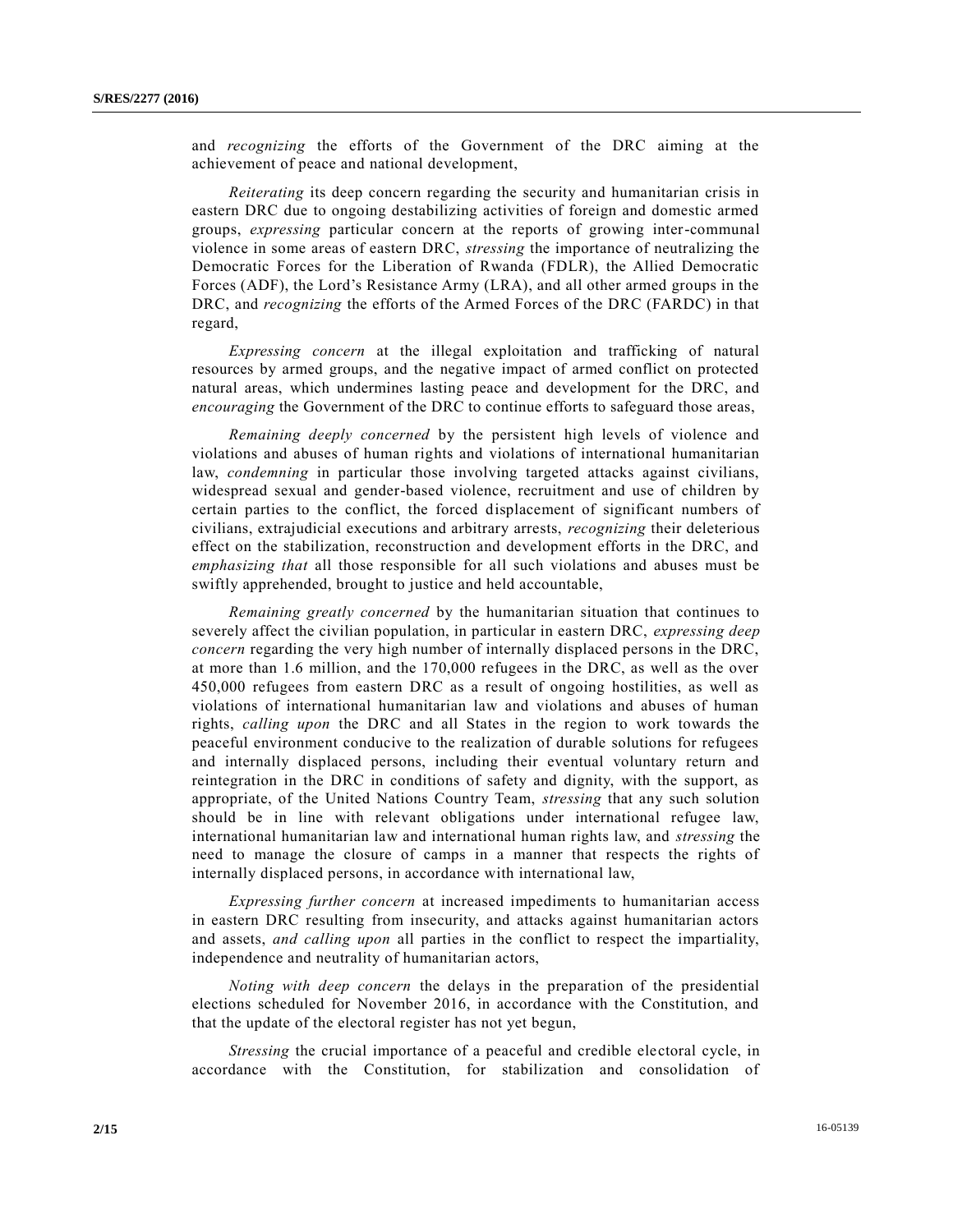constitutional democracy in the DRC, *expressing deep concern* at increased restrictions of the political space in the DRC, in particular recent arrests and detention of members of the political opposition and of civil society, as well as restrictions of fundamental freedoms such as the freedom of expression and opinion, and *recalling* the need for an open, inclusive and peaceful political dialogue among all stakeholders focused on the holding of elections, while ensuring the protection of fundamental freedoms and human rights, paving the way for peaceful, credible, inclusive, transparent and timely elections in the DRC, particularly presidential and legislative elections by November 2016, in accordance with the Constitution, while respecting the African Charter on Democracy, Elections and Governance,

*Remaining deeply concerned* by reports of increased serious human rights and international humanitarian law violations committed by some members of the FARDC, the National Intelligence Agency (ANR), the Republican Guard and Congolese National Police (PNC), including against members of the opposition and of civil society in the context of the electoral process, *urging* all parties to refrain from violence and provocation, and *emphasizing* that the Government of the DRC must respect human rights and comply with the principle of proportionality in the use of force,

*Welcoming* the agreement between the Independent National Electoral Commission (CENI) and the National Human Rights Commission to monitor and investigate all allegations of human rights violations and abuses before, during and after the electoral process, *noting with concern* the lack of progress in the investigations against alleged perpetrators of human rights violations and abuses committed during the 2011 electoral process as well as reports of instrumentalization of judicial institutions for political purposes, *and calling for* further efforts to hold those responsible to account,

*Recalling* the importance of fighting impunity within all ranks of the FARDC and PNC, *commending* the DRC authorities for recent prosecutions and condemnations of FARDC and PNC officers for crimes against humanity and war crimes, and *stressing the need* for the Government of the DRC to continue to ensure the increased professionalism of its security forces,

*Taking note* of the adoption by the National Assembly of the law implementing the Rome Statute of the International Criminal Court (ICC) in December 2015, *stressing* the need for continued cooperation with the ICC by the Government of the DRC, and *stressing* the importance of actively seeking to hold accountable those responsible for genocide, war crimes and crimes against humanity in the country,

*Recalling* all its relevant resolutions on women, peace and security, on children and armed conflicts, and on the protection of civilians in armed conflicts, also *recalling* the conclusions on children and armed conflicts in the DRC [\(S/AC.51/2014/3\)](http://undocs.org/S/AC.51/2014/3) adopted on 18 September 2014 by the Security Council Working Group on Children and Armed Conflicts pertaining to the parties in armed conflicts of the DRC, and *welcoming* efforts of the Government of the DRC in this regard,

*Welcoming* the efforts of MONUSCO and international partners in delivering training in human rights, international humanitarian law, gender mainstreaming, child protection and protection from sexual and gender-based violence for Congolese security institutions and underlining its importance,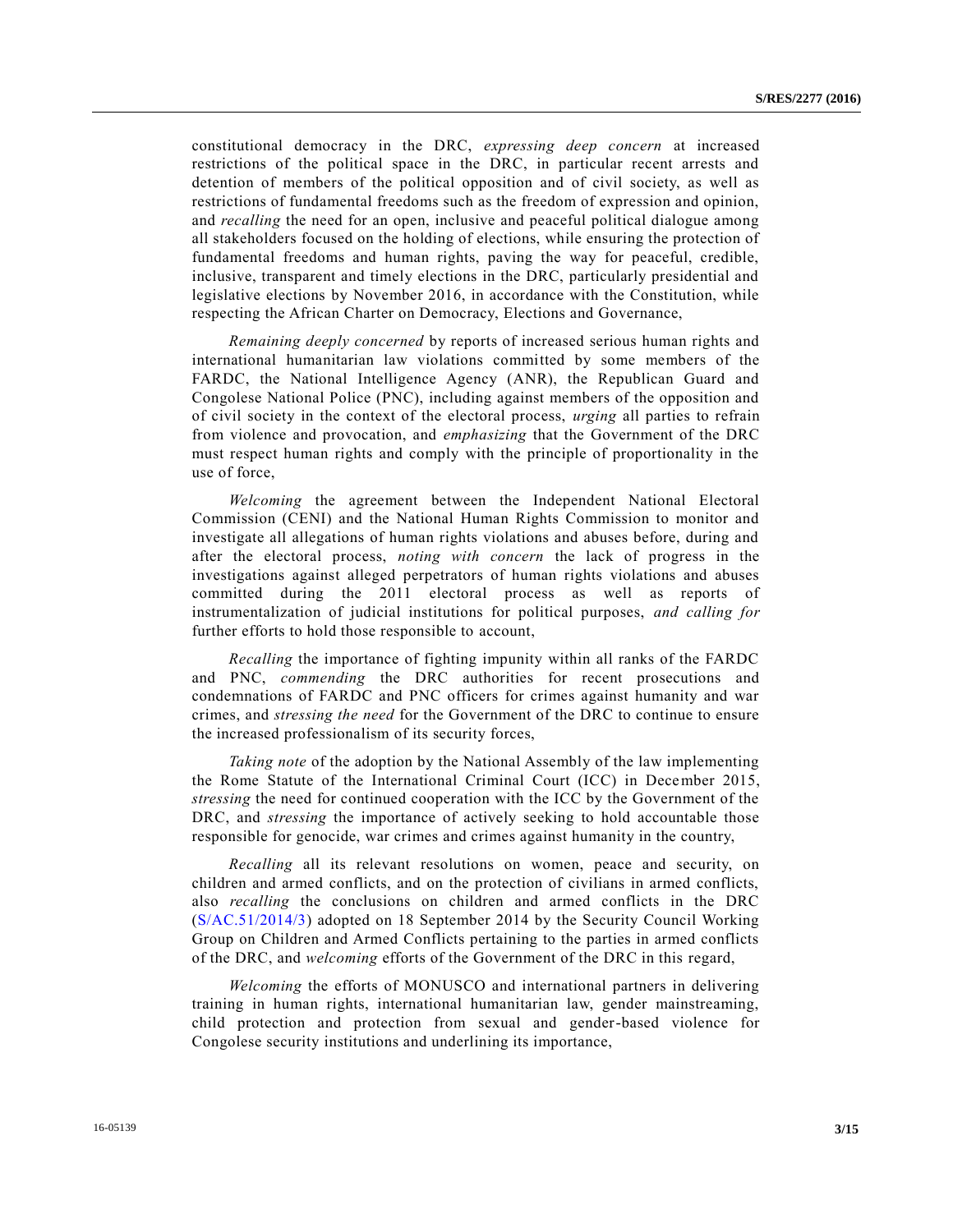*Welcoming* the efforts of the Government of the DRC, including the Presidential Adviser on Sexual Violence and the Recruitment of Children, to cooperate with the Special Representative of the Secretary-General for Children and Armed Conflict, the Special Representative of the Secretary-General on Sexual Violence, and MONUSCO, to implement the action plan to prevent and end the recruitment and use of children and sexual violence by the FARDC, and to combat impunity for conflict-related sexual violence, including sexual violence committed by the FARDC,

*Taking note* of the report of the Secretary-General [\(S/2014/181\)](http://undocs.org/S/2014/181) which includes a list of parties credibly suspected of committing patterns of rape or other forms of sexual violence in situations of armed conflict, being on the Security Council agenda,

*Reaffirming* that the successful protection of civilians is critical to the fulfilment of MONUSCO's mandate and the delivery of an improved security environment, also *stressing* the importance of peaceful means and progress on key reforms to promote the protection of civilians,

*Reaffirming* its strong support to the Special Representative of the Secretary-General for the DRC and MONUSCO in the implementation of their mandate, and *strongly encouraging* the continuation of their efforts,

*Stressing the urgency* of resuming joint operations between FARDC and MONUSCO against armed groups, *welcoming* that on 28 January 2016 the Government of the DRC and MONUSCO committed to resume cooperation with a view to carrying out joint military operations against the FDLR, as well as other armed groups, including the ADF, and *strongly encouraging* the urgent resumption of such operations,

*Recalling* that it is important that all MONUSCO contingents, including the contingents of the Intervention Brigade, are properly prepared and effectively equipped, staffed and supported to be able to sustain their commitment to carry out their respective tasks,

*Reiterating* its call on all parties to cooperate fully with MONUSCO and to remain committed to the full and objective implementation of the Mission's mandate, *reiterating* its condemnation of any and all attacks against peacekeepers, and *emphasizing* that those responsible for such attacks must be held accountable,

*Reiterating* its call upon the Secretary-General to take all measures deemed necessary to strengthen United Nations field security arrangements and improve the safety and security of all military contingents, police officers, military observers, and especially unarmed observers,

*Underlining* the importance of MONUSCO deterring any threats to the implementation of its mandate,

*Emphasizing* that MONUSCO's activities should be conducted in such a manner as to facilitate post-conflict peacebuilding, prevention of relapse into armed conflict and progress towards sustainable peace and development,

*Determining* that the situation in the DRC continues to constitute a threat to international peace and security in the region,

*Acting* under Chapter VII of the Charter of the United Nations,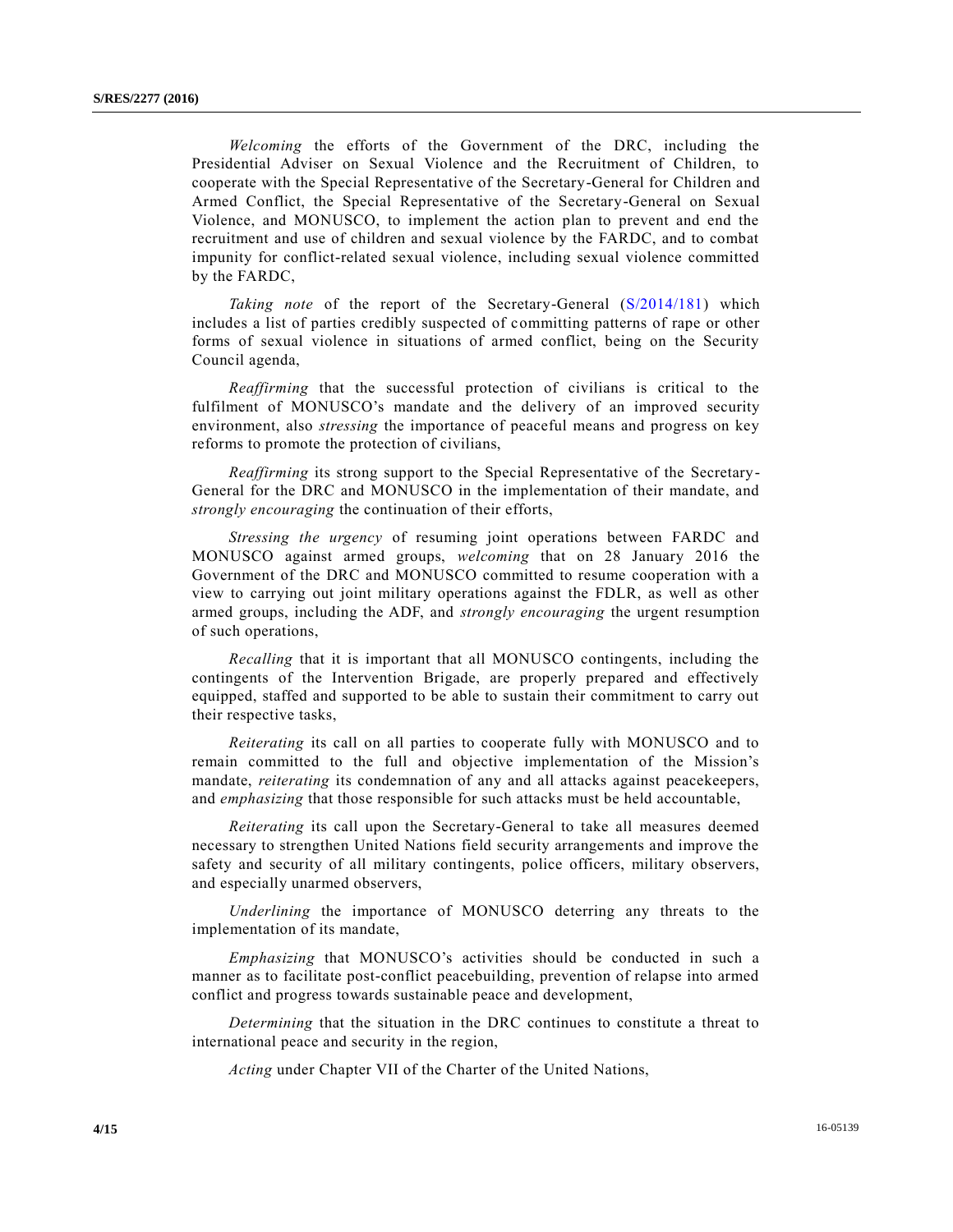## *PSC Framework*

1. *Reiterates* that fulfilment of the commitments made by the Government of the DRC and all signatory States under the PSC Framework remains essential to the achievement of long term stability of eastern DRC and the region, and *urges* the signatories to redouble their efforts in order to fully and promptly implement their commitments in good faith, including not harbouring war criminals;

2. *Calls on* the Government of DRC, which has the primary responsibility for safeguarding the DRC's sovereignty and territorial integrity, to make further meaningful progress in implementing its commitments under the PSC Framework, in particular as regards the consolidation of State authority, reconciliation, tolerance and democracy, and to remain fully committed to protecting the civilian population through the swift establishment of professional, accountable and sustainable security forces, the deployment of an accountable Congolese civil administration, in particular the police, judiciary, prison and territorial administration and the consolidation of rule of law and promotion and protection of human rights;

3. *Notes with deep concern* the limited progress in those fields essential for the DRC's stabilization and *reiterates* its call to the Government of the DRC to take further steps to uphold its national commitments to Security Sector Reform (SSR), including the support of an effective and sustainable Rapid Reaction Force, and to implement fully and immediately the national Disarmament, Demobilization and Reintegration (DDR) programme, all of which will require the allocation of necessary resources to the implementation of these critical processes;

4. *Calls for* continued national efforts to address the threat posed by the illicit transfer, destabilizing accumulation and misuse of small arms and light weapons, including inter alia through ensuring the safe and effective management, storage and security of their stockpiles of weapons and ammunition, with the continued support of MONUSCO, as appropriate and within existing resources;

5. *Calls on* the United Nations Special Envoy for the Great Lakes Region, to continue his regional and international engagement in furtherance of peace, stability, and economic development in the DRC and the region, including through the promotion of timely, credible, and inclusive national elections, regional dialogue and by continuing, in close coordination with the Secretary-General Special Representative for the DRC, to lead, coordinate and assess the implementation of the national and regional commitments under the PSC Framework, as well as to continue his engagement in regional initiatives with key partners to address the underlying root causes of conflict;

6. *Takes note* of the United Nations Great Lakes Region Strategic Framework, and *urges* the donor community to provide the necessary support to help its implementation;

#### *Political situation*

7. *Calls on* the Government of the DRC and its national partners, including the CENI, to ensure a transparent and credible electoral process, in fulfilment of their primary responsibility to create propitious conditions for the forthcoming elections, including prioritization of those conditions necessary for the presidential and legislative elections scheduled for November 2016 in accordance with the Constitution;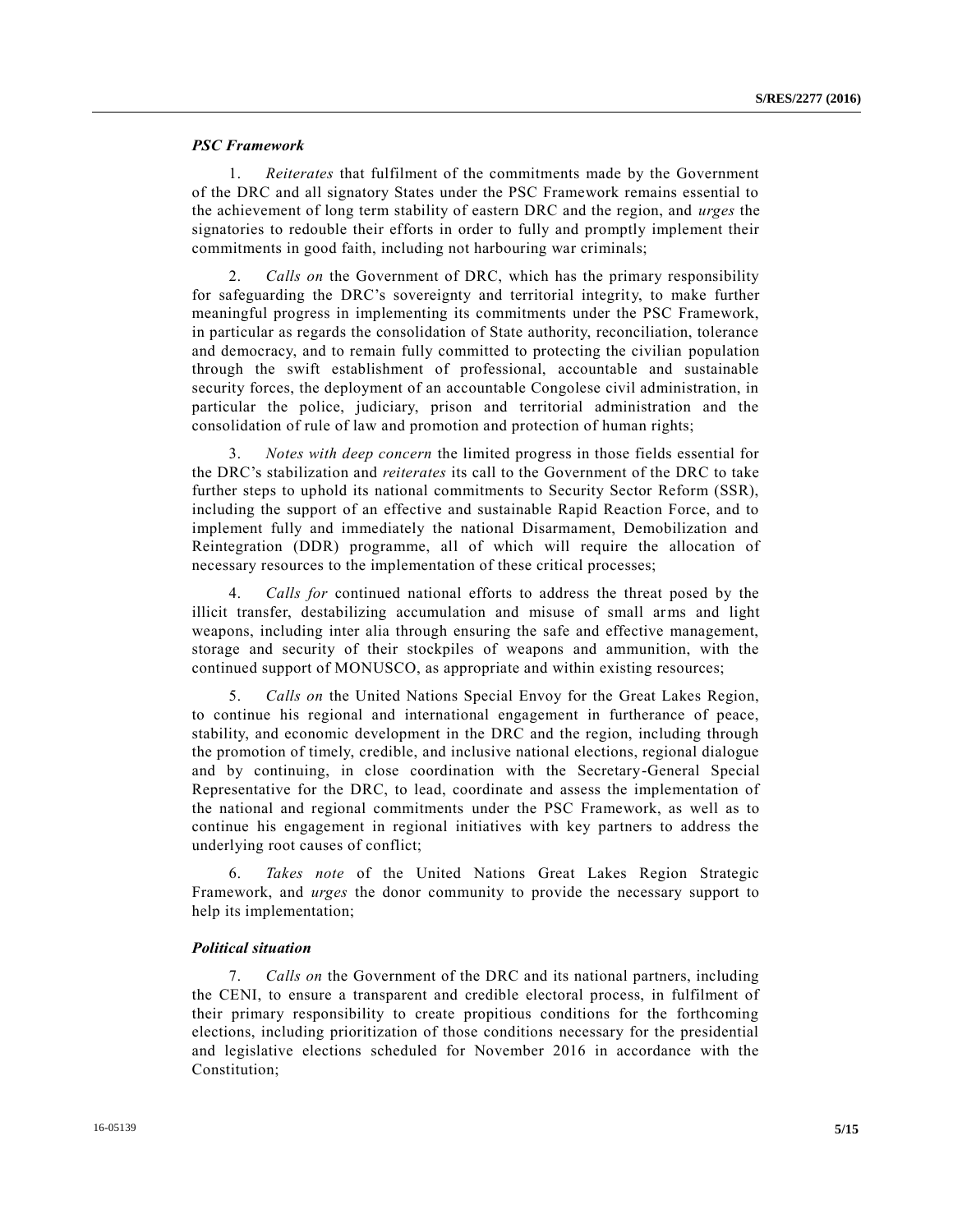8. *Urges* the Government as well as all relevant parties to ensure an environment conducive to a free, fair, credible, inclusive, transparent, peaceful and timely electoral process, in accordance with the Congolese Constitution, which includes free and constructive political debate, freedom of opinion and expression, freedom of assembly, equitable access to media including State media, safety and freedom of movement for all candidates, as well as for election observers and witnesses, journalists, human rights defenders and actors from civil society including women;

9. *Calls for* the publication of a revised comprehensive electoral calendar for the full electoral cycle by the CENI and *calls on* the Government of the DRC to put swiftly in place an adequate electoral budget and an electoral code of conduct, and conduct without delay a credible update of the electoral register, to ensure the successful and timely holding of elections, in particular presidential and legislative elections on November 2016, in accordance with the Constitution, while respecting the African Charter on Democracy, Elections and Governance, and further *calls upon* all stakeholders, to engage into an open and inclusive political dialogue over the holding of presidential elections, in accordance with the Constitution;

10. *Underlines the importance* of credible dialogue to ensure peaceful and credible presidential and legislative elections, in line with the Constitution, *expresses support* for the decision taken by the AU to undertake consultations on this dialogue, *urges* all national stakeholders to extend cooperation to the AU in this regard, and *requests* the Secretary-General to provide political support to these efforts consistent with this resolution, including through his good offices;

#### *Human Rights*

11. *Urges* the Government of the DRC to hold accountable those responsible for violations of international humanitarian law or violations and abuses of human rights, as applicable, in particular those that may amount to war crimes and crimes against humanity, including those committed in the context of the electoral process, and *stresses the importance* to this end of both regional cooperation and cooperation with the ICC;

12. *Calls upon* the Congolese authorities to ensure the prosecution of those responsible for the crimes involving grave human rights violations and abuses committed in the context of the 28 November 2011 elections and current electoral process;

13. *Welcomes* efforts made by the Government of the DRC to combat and prevent sexual violence in conflict, including progress made in the fight against impunity through the arrest, prosecution and conviction of perpetrators from the FARDC and the PNC, and *encourages* the Government of the DRC to continue to strengthen its efforts in this area, including through the full implementation of its National Strategy and the commitments outlined in the Joint Communiqué between the Government of the DRC and the United Nations on the Fight Against Sexual Violence in Conflict adopted in Kinshasa on 30 March 2013;

14. *Calls upon* the Government of the DRC to continue its efforts to combat impunity for conflict-related sexual violence, including sexual violence committed by the FARDC at all levels, noting that failure to do so may result in the FARDC being named again in future Secretary-General's reports on sexual violence, and to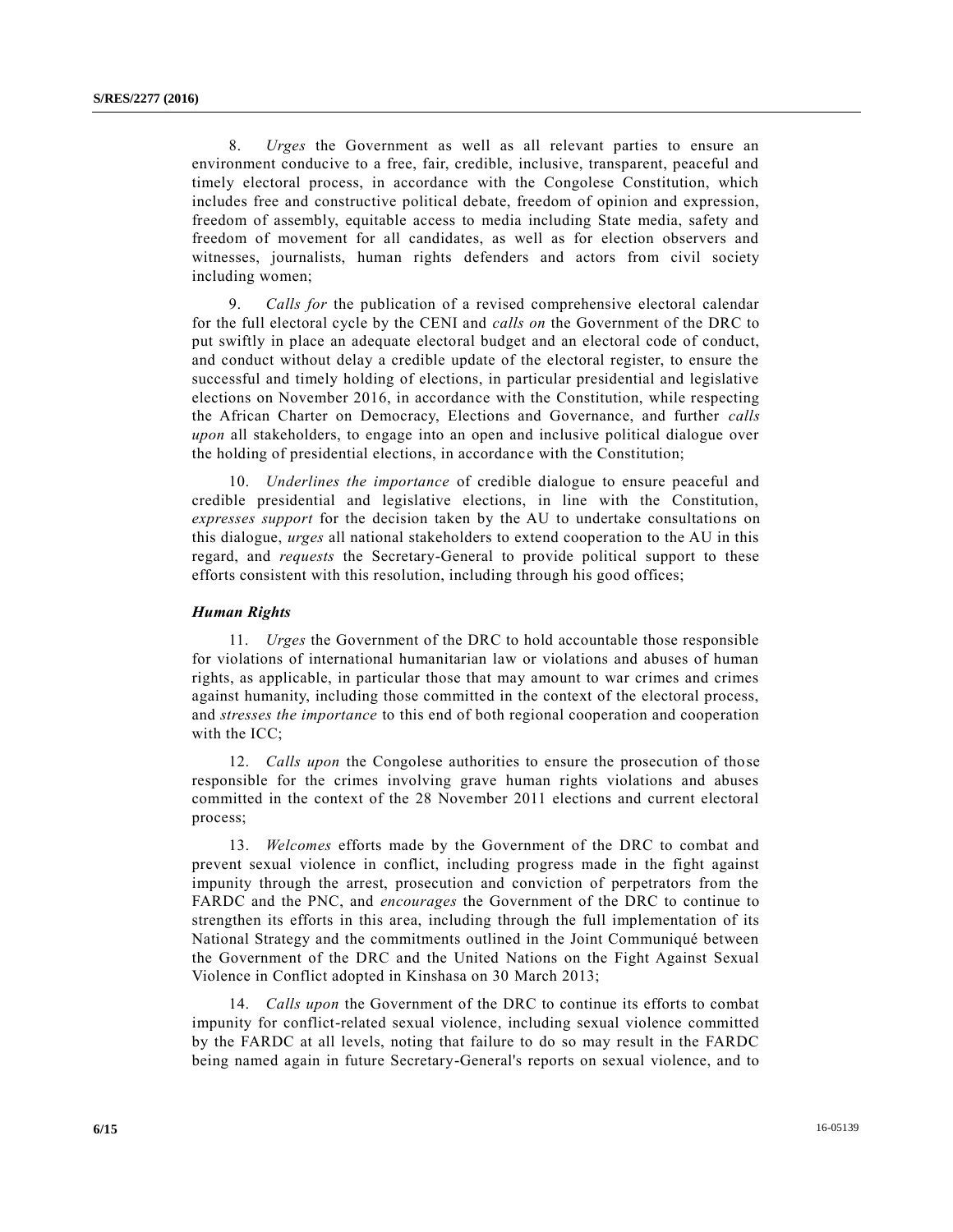provide all necessary services and protection to survivors and victims, *and further calls upon* the Government of the DRC to take the necessary steps to ensure full compliance of its security forces with the zero-tolerance policy on sexual exploitation and abuses, and to take steps to institutionalize the mechanisms put in place to prevent and end the recruitment and use of children and sexual violence by the FARDC;

15. *Welcomes* the progress made in the implementation of the Action Plan to prevent and end the recruitment and use of children by the FARDC, and *calls upon* the Government of the DRC to take all necessary steps to end and prevent violations and abuses against children, including those involving enlistment or detention of children by the FARDC;

#### *Armed Groups*

16. *Strongly condemns* all armed groups operating in the region and their violations of international humanitarian law as well as other applicable international law, and abuses of human rights including those involving attacks on the civilian population, United Nations personnel and humanitarian actors, summary executions, sexual and gender based violence and large scale recruitment and use of children in violation of applicable international law, and *reiterates* that those responsible must be held accountable;

17. *Demands* that the FDLR, the ADF, the LRA, and all other armed groups cease immediately all forms of violence and other destabilizing activities, including the exploitation of natural resources, and that their members immediately and permanently disband, lay down their arms and release children from their ranks, and *recalls* in this regard its resolution 2198 (2015) renewing the sanctions regime established by its resolution 1807 (2008);

18. *Calls for* the urgent resumption of joint operations by the FARDC and MONUSCO, in accordance with its mandate, to ensure all efforts possible are being made to neutralize the FDLR and other armed groups and *stresses* the need to carry out operations in accordance with international law, including international humanitarian law and international human rights law, as applicable;

19. *Reiterates* that the durable neutralization of the FDLR remains essential in bringing stability to and protecting civilians of the DRC and the Great Lakes region, *recalls* that the FDLR is a group under United Nations sanctions whose leaders and members include perpetrators of the 1994 genocide against the Tutsi in Rwanda, during which Hutu and others who opposed the genocide were also killed, and have continued to promote and commit ethnically-based and other killings in Rwanda and the DRC, *encourages* the Government of the DRC, with the support of the Special Envoy of the Secretary-General for the Great Lakes Region, to engage regional actors to find a durable solution to the repatriation of disarmed FDLR members and dependents, and *encourages* further disarmament of FDLR active leadership and combatants;

20. *Condemns* the brutal killings of more than 500 civilians in the Beni area since October 2014, *expresses deep concern* regarding the persistence of violence in this region, *stresses the need* for a thorough and prompt investigation into these attacks in order to ensure that those responsible are held to account, *calls on* the Government of the DRC to take further military action, in accordance with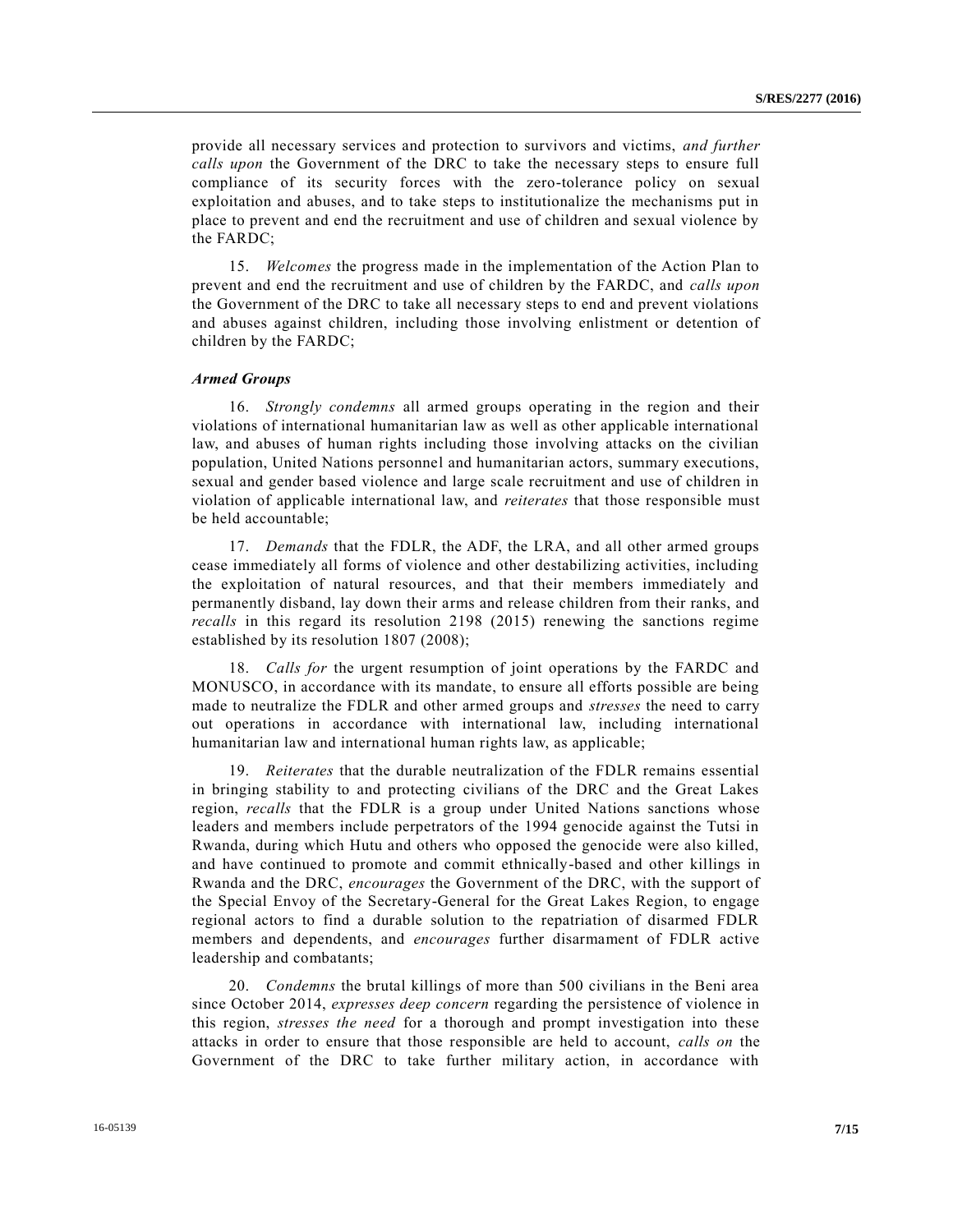international law, including international humanitarian law and international human rights law, as applicable, and with the support of MONUSCO in accordance with its mandate, to end the threat posed by the ADF and all other armed groups operating in the region;

21. *Requests* the Governments of the DRC, Uganda and Rwanda to strengthen their collaboration to ensure the repatriation of former M23 combatants located in their territories consistent with the Nairobi declarations and in line with commitments under the PSC Framework, *calls upon* the former M23 leadership to cooperate fully with the repatriation of former combatants consistent with its commitment under the Nairobi declarations, and *reiterates the importance* of ensuring that all provisions of the signed documents are implemented swiftly and in good faith and, in this regard, that the M23 does not regroup, join other armed groups, or, resume military activities;

22. *Calls on* the Government of the DRC to continue to implement and provide without delay appropriate funding to its DDR Plan including with regards to reintegration, training, and preparation for resettlement in communities, as well as to weapons and ammunition management activities, in order to be able to effectively deal with former combatants, including those already under FARDC responsibility and acknowledges that the absence of a credible DDR process is preventing armed elements from laying down their weapons;

23. *Recognizes* the ongoing contribution of MONUSCO and FARDC in the fight against the LRA, *encourages* further efforts of the AU-Regional task force (AU-RTF), and *urges* greater cooperation, including operational cooperation, and information-sharing between MONUSCO, other United Nations Missions in the LRA-affected region, the AU-RTF, regional forces, national governments, international actors and non-governmental organisations, as appropriate, in tackling the threat of the LRA;

### **MONUSCO's mandate**

24. *Decides* to extend until 31 March 2017 the mandate of MONUSCO in the DRC, including, on an exceptional basis and without creating a precedent or any prejudice to the agreed principles of peacekeeping, its Intervention Brigade;

25. *Decides* that MONUSCO will maintain an authorized troop ceiling of 19,815 military personnel, 760 military observers and staff officers, 391 police personnel, and 1,050 personnel of formed police units;

26. *Takes note* of the recommendation of the Secretary-General in his letter of 16 December 2015 [\(S/2015/983\)](http://undocs.org/S/2015/983) to reduce the MONUSCO Force by 1,700 troops, taking into account progress in the development of an exit strategy and in addressing the threat posed by armed groups;

27. *Recalls* the reduction of the MONUSCO Force by 2,000 troops endorsed in paragraph 3 of its resolution 2211 (2015), *reaffirms* its intention to make the troop reduction permanent through a revised troop ceiling, and to consider any further troop reduction once significant progress has been achieved regarding the priorities of MONUSCO's mandate, consistent with paragraph 29 below, and *requests* the Secretary-General to report specifically on this issue in his next report pursuant to paragraph 50 below;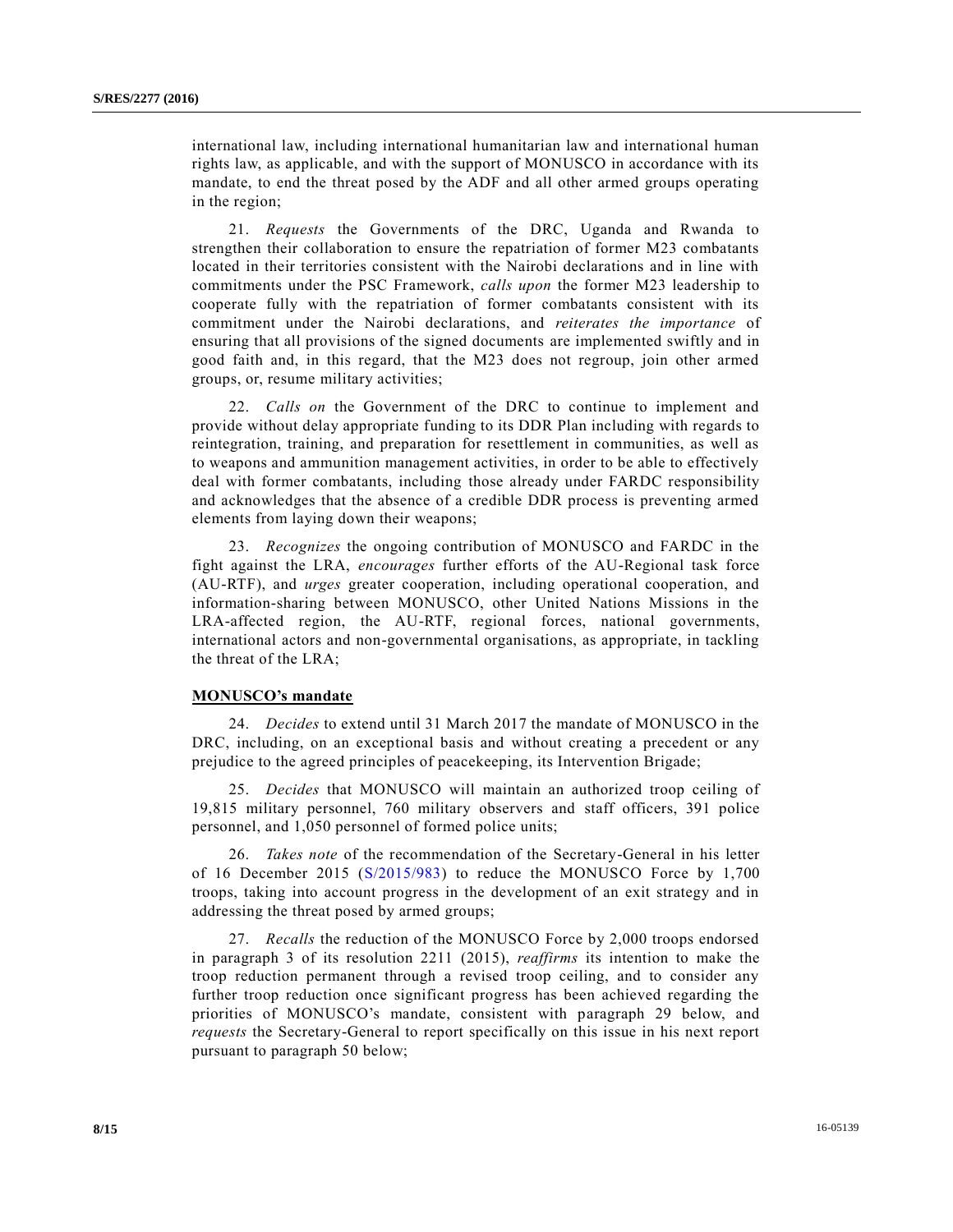28. *Reiterates* that any future reconfigurations of MONUSCO and its mandate should be determined in consultation with the Government of the DRC on the basis of the evolution of the situation on the ground and, in the context of implementation by the Government of the DRC and all other signatories of the PSC Framework, progress towards the objectives set out in paragraph 29 a) and b) below;

29. *Decides* that the strategic priorities of MONUSCO are to contribute to the following objectives:

(a) Protection of civilians, through a comprehensive approach involving all components of MONUSCO, including through reduction of the threat posed by Congolese and foreign armed groups and of violence against civilians, including sexual and gender-based violence and violence against children to a level that can be effectively managed by the Congolese justice and security institutions;

(b) Stabilization through the establishment of functional, professional, and accountable state institutions, including security and judicial institutions, and through support to the creation of an environment conducive to peaceful, credible and timely elections reducing the risk of instability, including open political space, and promotion and protection of human rights;

30. *Reiterates* that multi-dimensional peacekeeping requires a comprehensive approach, and *further requests* all components of the MONUSCO Force as well as its police and the civilian components to work together in an integrated way;

31. *Notes* that drivers behind different armed groups' activities are varied and that there is no purely military solution to the problem of armed groups, *underlines* the importance of enhanced political and conflict analysis to inform comprehensive military and civil responses to these armed groups across MONUSCO, including through collecting and analysing information on the criminal networks which support these armed groups, and *further underlines* the need for tailored responses in tackling armed groups;

32. *Stresses* the need for coordination and cooperation between the Government of the DRC and other national authorities, United Nations entities and development actors to stabilize, improve security situation and assist in restoration of State authority;

33. *Reaffirms* that the protection of civilians must be given priority in decisions about the use of available capacity and resources;

34. *Authorizes* MONUSCO, in pursuit of the objectives described in paragraph 29 above, to take all necessary measures to carry out its mandate within its capabilities and areas of deployment;

35. *Decides* that the mandate of MONUSCO shall include the following priority tasks, bearing in mind that these tasks as well as those in paragraph 36 below are mutually reinforcing tasks:

#### **(i) Protection of civilians**

(a) Ensure, within its area of operations, effective protection of civilians under threat of physical violence, including by deterring, preventing and stopping armed groups from inflicting violence on the populations, paying particular attention to civilians gathered in displaced and refugee camps, humanitarian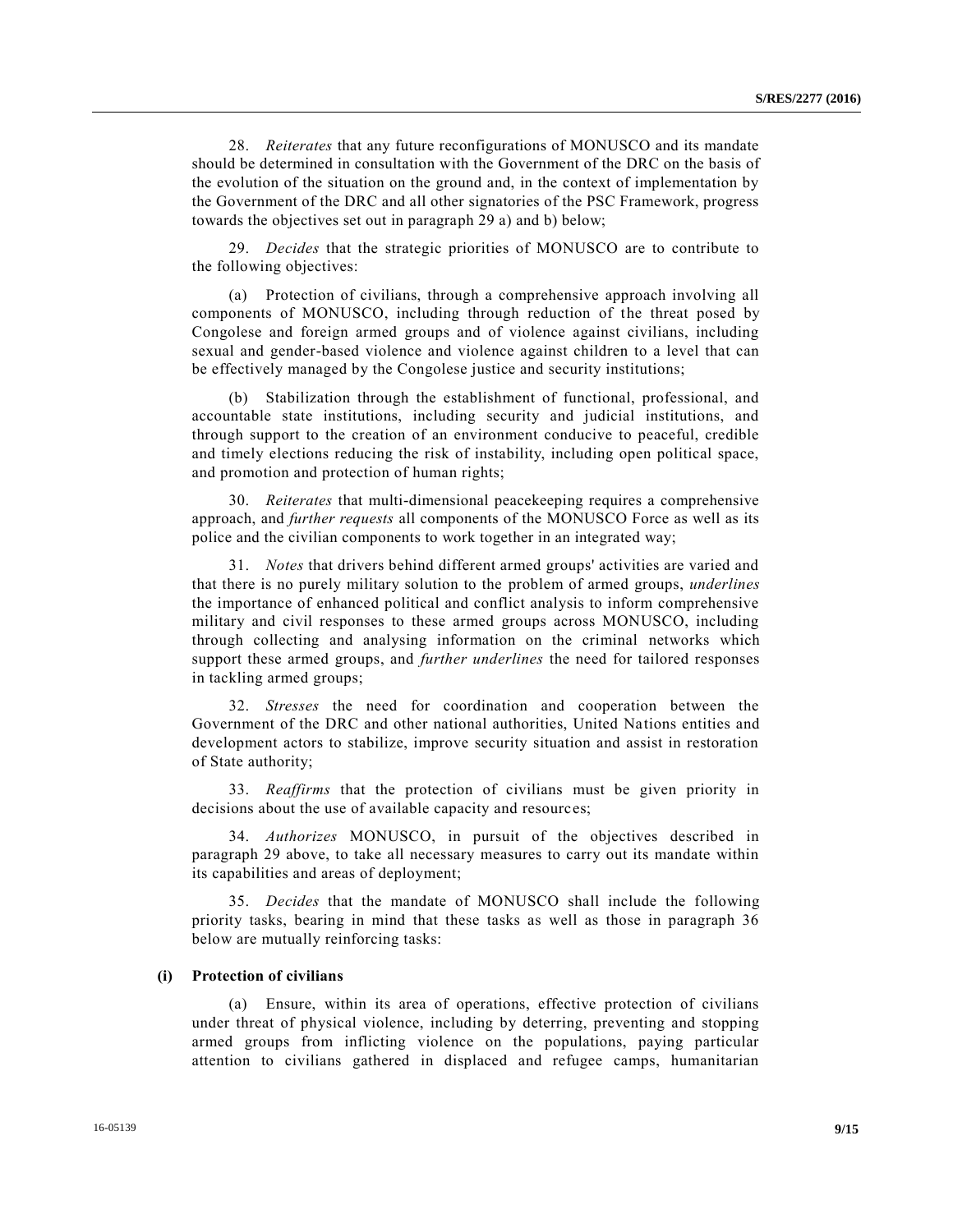personnel and human rights defenders, with a focus on violence emerging from any of the parties engaged in the conflict, as well as in the context of elections, and mitigating the risk to civilians before, during and after any military operation;

(b) Work with the Government of the DRC to identify threats to civilians and implement existing prevention and response plans and strengthen civil-military cooperation, including joint-planning, to ensure the protection of civilians from abuses and violations of human rights and violations of international humanitarian law, including all forms of sexual and gender-based violence and violations and abuses committed against children and persons with disabilities, and *requests* MONUSCO to accelerate the coordinated implementation of monitoring, analysis and reporting arrangements on conflict-related sexual violence;

(c) Enhance its interaction with civilians to raise awareness and understanding about its mandate and activities through a comprehensive public outreach programme, to strengthen its early warning mechanism, and to increase its efforts to monitor and document violations of international humanitarian law and violations and abuses of human rights, including in the context of elections;

(d) Neutralize armed groups through the Intervention Brigade: in support of the authorities of the DRC, on the basis of information collection and analysis, and taking full account of the need to protect civilians and mitigate risk before, during and after any military operation, carry out targeted offensive operatio ns through the Intervention Brigade in cooperation with the whole of MONUSCO, either unilaterally or jointly with the FARDC, in a robust, highly mobile and versatile manner and in strict compliance with international law, including international humanitarian law, and in accordance with the standing operating procedures applicable to persons who are captured or who surrender, and with the human rights due diligence policy on United Nations-support to non-United Nations forces (HRDDP), prevent the expansion of all armed groups, neutralize these groups, and disarm them in order to contribute to the objective of reducing the threat posed by armed groups to state authority and civilian security in eastern DRC and to make space for stabilization activities;

(e) Provide good offices, advice and support to the Government of DRC to ensure actions against armed groups are supported by civilian and police components as part of consolidated planning which provides a comprehensive response to area-based stabilization efforts;

(f) Provide good offices, advice and support to the Government of the DRC, in close cooperation with other international partners, in the DDR of Congolese combatants not suspected of genocide, war crimes, crimes against humanity or abuses of human rights, into a peaceful civilian life in line with a community-based approach that is coordinated under the framework of the International Security and Stabilization Support Strategy (ISSSS), while paying specific attention to the needs of children formerly associated with armed forces and groups;

(g) Provide support to the disarmament, demobilization, repatriation, resettlement and reintegration (DDRRR) process to return and reintegrate foreign combatants not suspected of genocide, war crimes, crimes against humanity or abuses of human rights and their dependents to a peaceful civilian life in their country of origin, or a receptive third country while paying specific attention to the needs of children formerly associated with armed forces and groups;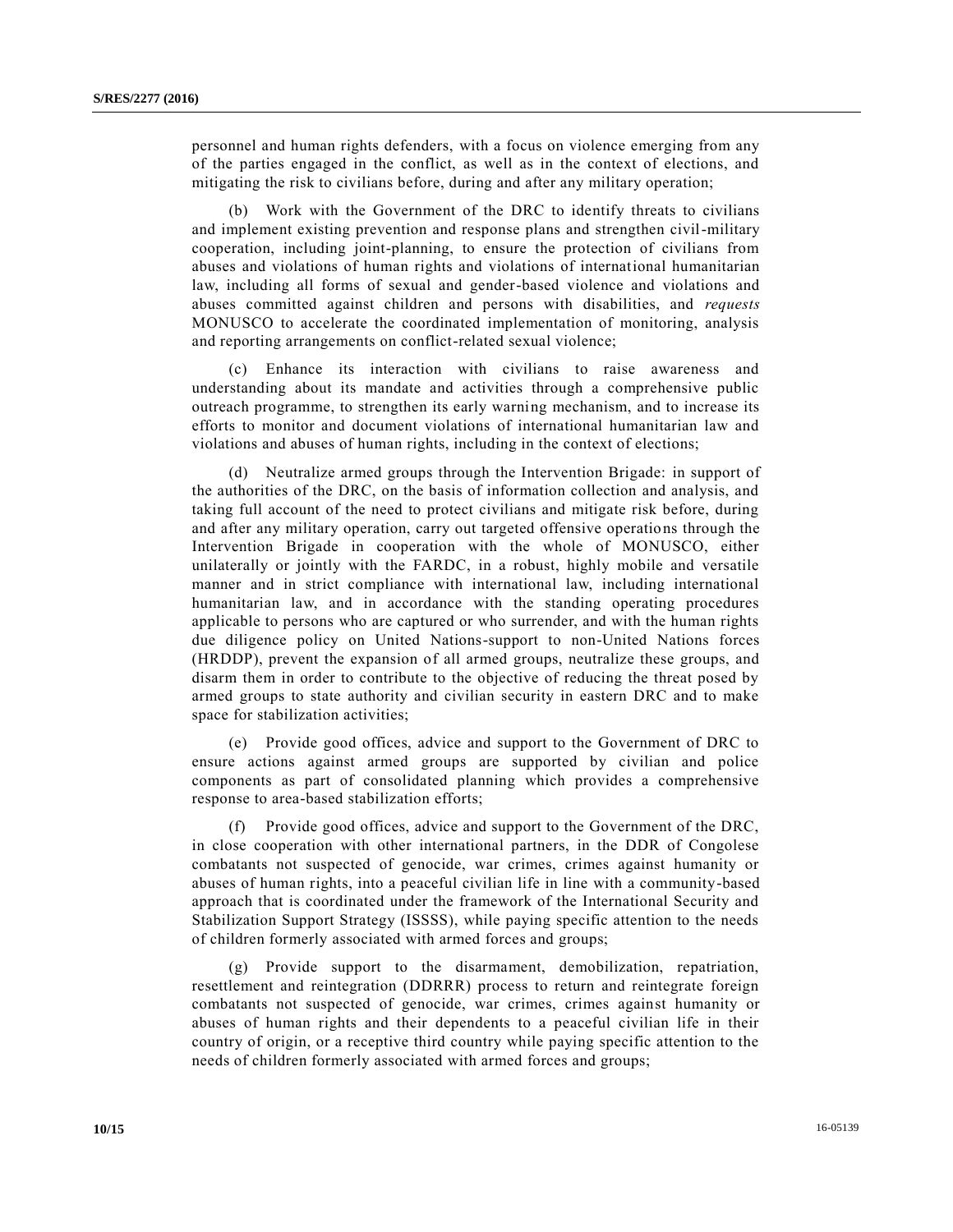## **(ii) Political situation**

(a) Promote peace consolidation and inclusive and transparent political dialogue among all Congolese stakeholders, consistent with the Constitution, with a view to furthering reconciliation and democratization, while ensuring the pro tection of fundamental freedoms and human rights, paving the way for the holding of elections, consistent with the provisions of paragraph 8 above;

(b) Monitor, report to the Security Council, and follow-up on human rights violations and abuses and violations of international humanitarian law, including in the context of elections, to report on restrictions on political space and violence in the context of the elections, and support the United Nations system in-country to ensure that any support provided by the United Nations shall be consistent with international humanitarian law and human rights law and refugee law as applicable;

(c) Provide technical assistance and logistical support for the revision of the electoral register, and, only upon notification to the Security Council by the Secretary-General that the conditions outlined in paragraph 8 are being met, provide logistical support, as appropriate and in coordination with Congolese authorities and the UNCT, to facilitate the electoral cycle, and *decides* that this support will be continually assessed and reviewed according to the progress made by the Congolese authorities in the steering of the electoral process, particularly on presidential elections, in accordance with paragraphs 7, 8 and 9 above;

(d) Support and work with the authorities of the DRC to arrest and bring to justice those allegedly responsible for genocide, war crimes and crimes against humanity and violations of international humanitarian law and violations or abuses of human rights in the country, including leaders of armed groups, including through cooperation with States of the region and the ICC;

(e) Provide good offices, advice and support to the Government of the DRC to promote human rights, in particular civil and political rights, and to fight impunity, including through the implementation of the Government's "zero tolerance policy" with respect to discipline and human rights and international humanitarian law violations, committed by elements of the security sector;

(f) Continue to collaborate with the Government of the DRC in the swift and vigorous implementation of the action plan to prevent and end the recruitment and use of children and sexual violence against children by the FARDC, and continue dialogue with all listed parties to obtain further commitments and work towards the development and implementation of action plans to prevent and end violations and abuses against children;

#### **(iii) Stabilisation**

Provide good offices, advice and support to the Government of the DRC, in close cooperation with other international partners, in the implementation of the revised ISSSS and related Provincial Stabilization Plans, and lead the coordination and oversight of the ISSSS;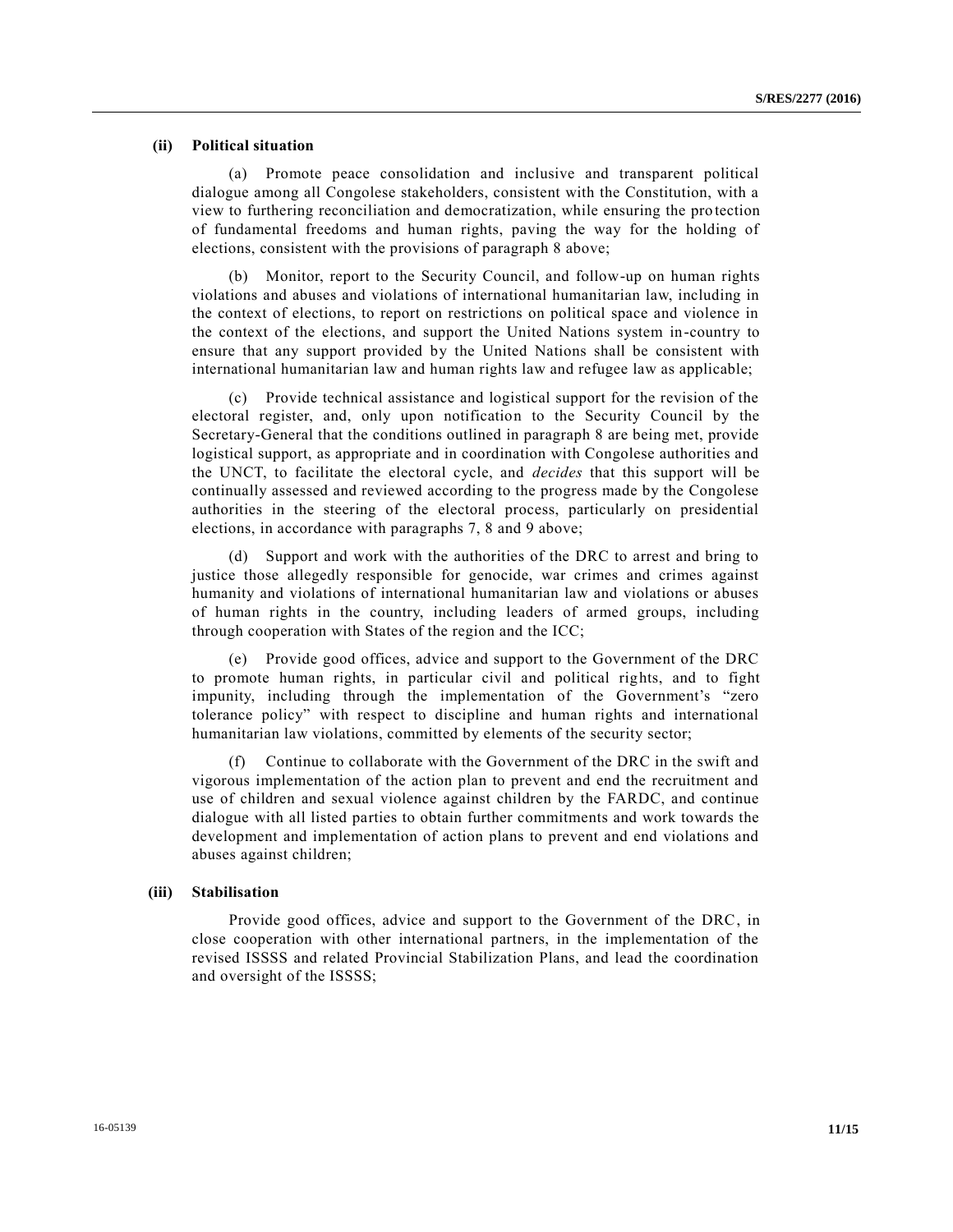## **(iv) Protection of the United Nations**

Ensure the protection of United Nations personnel, facilities, installations and equipment and the security and freedom of movement of United Nations and associated personnel;

36. Further authorizes MONUSCO to use its capacities for the following essential tasks:

#### **(i) Security Sector Reform (SSR)**

(a) Provide good offices, advice and support to the Government of the DRC for the reform of the police, including by contributing, in compliance with the HRDDP, to the provision of training to units of the PNC and including human rights training;

(b) Provide good offices, advice and support to the Government of the DRC to encourage and accelerate national ownership of security sector reform by the Government of the DRC, including through developing a national strategy for the establishment of effective and accountable security institutions, as well as the development of a clear and comprehensive SSR implementation roadmap including benchmarks and timelines, and play a leading role in coordinating the support for SSR provided by international and bilateral partners and the United Nations system;

(c) Provide good offices, advice and support to the Government of the DRC, in compliance with the HRDDP, for army reform that would enhance its accountability, efficiency, self-sustainability, training, vetting and effectiveness, while noting that any support provided by the UN, including in the form of rations and fuel, should be subject to appropriate oversight and scrutiny;

(d) Provide good offices, advice and support to the Government of the DRC for the implementation of any appropriate recommendations for justice and prison sector reforms as contained in the final report of the Etats generaux de la Justice, including on the fight against impunity, for genocide, war crimes and crimes against humanity, in order to develop independent, accountable and functioning justice and security institutions;

#### **(ii) Arms embargo**

Monitor the implementation of the arms embargo as described in paragraph 1 of resolution 2198 (2015) in cooperation with the Group of Experts established by resolution 1533 (2004), and in particular observe and report on flows of military personnel, arms or related materiel across the eastern border of the DRC, including by using, as specified in the letter of the Council dated 22 January 2013 [\(S/2013/44\)](http://undocs.org/S/2013/44), surveillance capabilities provided by unmanned aerial systems, seize, collect, record and dispose of arms or related materiel brought into the DRC in violation of the measures imposed by paragraph 1 of resolution 2198 (2015), and exchange relevant information with the Group of Experts;

#### **(iii) Mining activities**

Encourage the consolidation of an effective national civilian structure that controls key mining activities and manages in an equitable manner the extraction, transport, and trade of natural resources in eastern DRC;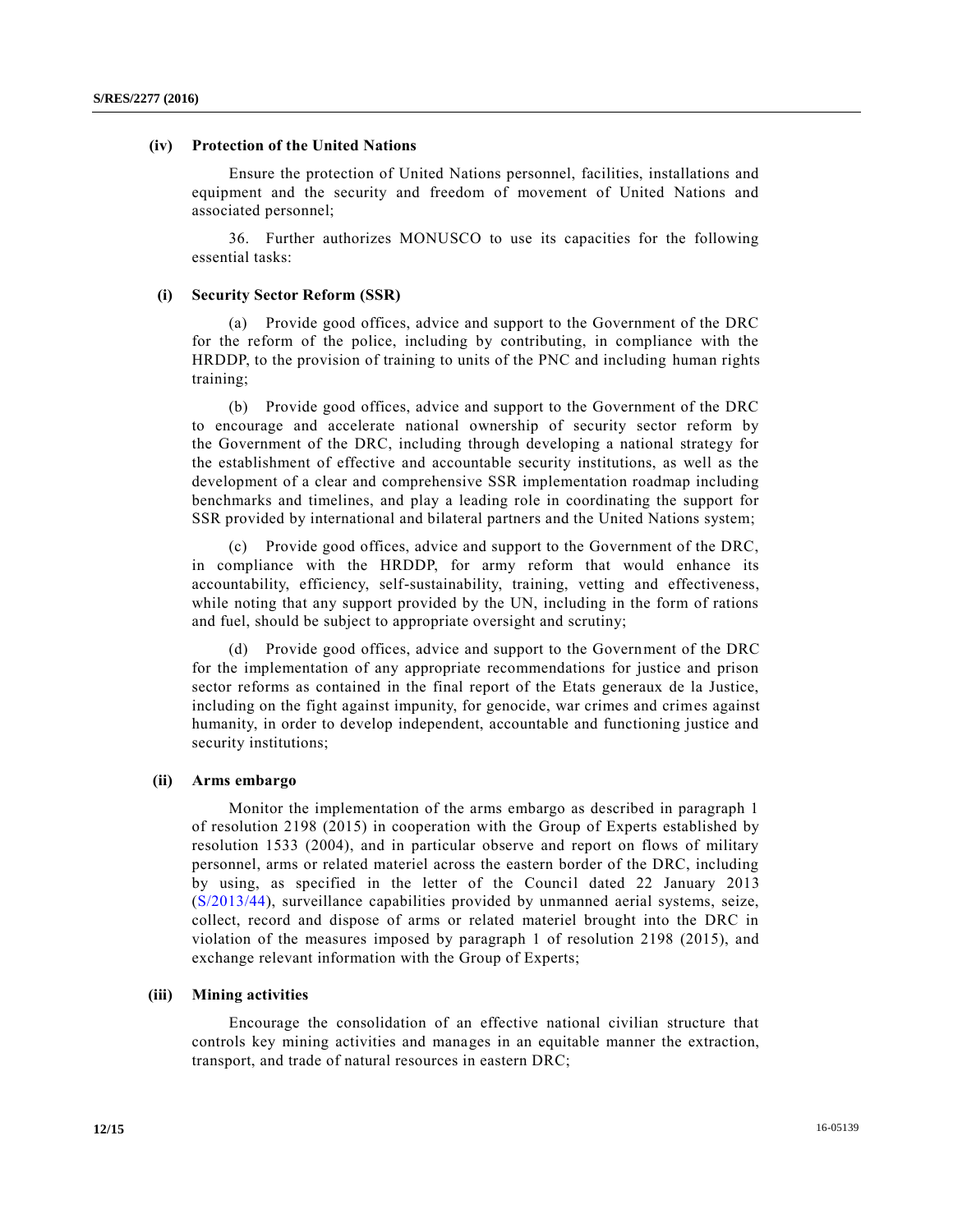## **Child protection, Sexual Violence and Abuse**

37. *Requests* MONUSCO to take fully into account child protection as a cross-cutting issue throughout its mandate and to assist the Government of the DRC in ensuring that the protection of children's rights is taken into account, inter alia, in DDR processes and in SSR as well as during interventions leading to the separation of children from the FARDC and armed groups in order to end and prevent violations and abuses against children;

38. *Requests* MONUSCO to take fully into account gender considerations as a crosscutting issue throughout its mandate and to assist the Government of the DRC in ensuring the participation, involvement and representation of women at all levels, including in stabilisation activities, SSR and DDR processes, as well as in the national political dialogue and electoral processes, through, inter alia, the provision of gender advisers, and *further requests* enhanced reporting by MONUSCO to the Council on this issue;

39. *Recalls* its Presidential statement [S/PRST/2015/22](http://undocs.org/S/PRST/2015/22) and its resolution 2272 (2016), *requests* the Secretary-General to take the necessary measures to ensure full compliance of MONUSCO with the United Nations zero-tolerance policy on sexual exploitation and abuses and to keep the Council fully informed through his reports to the Council about the Mission's progress in this regard, and *urges* troop- and police-contributing countries to take appropriate preventative action including predeployment awareness training, and to ensure full accountability in cases of such conduct involving their personnel;

40. *Requests* MONUSCO to ensure that any support provided to national security forces is in strict compliance with the United Nations HRDDP, and *calls upon* the Government of the DRC to work with MONUSCO to support the promotion of DRC security service personnel with reputable human rights records;

#### *Humanitarian Access*

41. *Demands* that all parties allow and facilitate the full, safe, immediate and unhindered access of humanitarian personnel, equipment and supplies and the timely delivery of humanitarian assistance to populations in need, in particular to internally displaced persons, throughout the territory of the DRC, respecting the United Nations guiding principles of humanitarian assistance and relevant provisions of international law;

42. *Calls on* all Member States to generously contribute to the United Nations humanitarian appeal for the DRC to help ensure that United Nations humanitarian agencies and other international organizations are fully funded and able to address the protection and assistance needs of internally displaced people, survivors of sexual violence, and other vulnerable communities;

## **Support to the Group of Experts**

43. *Expresses* its full support to the United Nations Group of Experts established by resolution 1533 (2004), *calls for* enhanced cooperation between all States, particularly those in the region, MONUSCO and the Group of Experts, *encourages* timely information exchange between MONUSCO and the Group of Experts, further *encourages* all parties and all States to ensure cooperation with the Group of Experts by individuals and entities within their jurisdiction or under their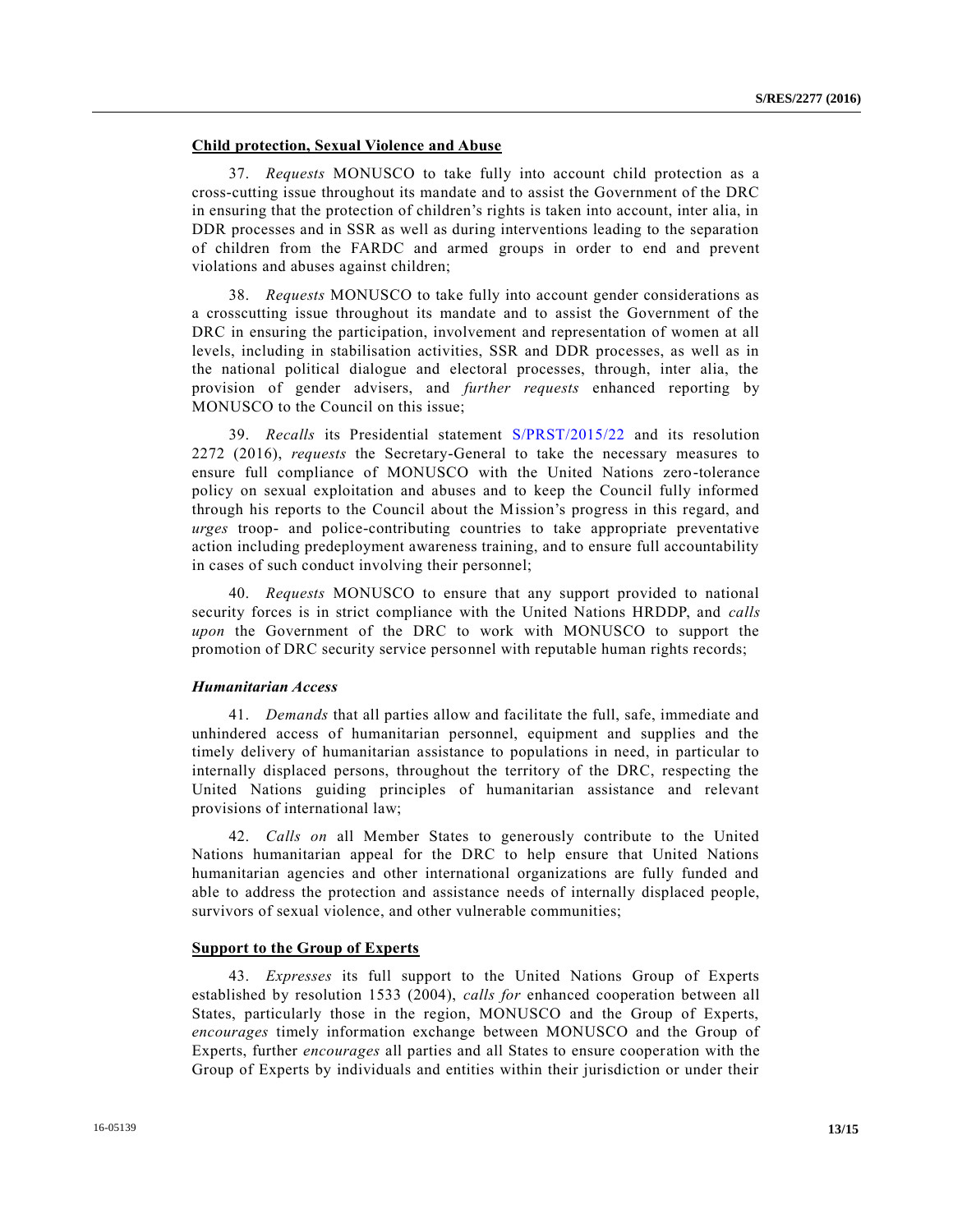control and *reiterates* its demand that all parties and all States ensure the safety of its members and its support staff, and unhindered and immediate access, in particular to persons, documents and sites the Group of Experts deems relevant to the execution of its mandate;

## **Force transformation and Exit strategy**

44. *Demands* that all relevant parties cooperate fully in the deployment, operations, and monitoring, verification, and reporting functions of MONUSCO, in particular by guaranteeing the safety, security, and unrestricted freedom of movement of United Nations and associated personnel, throughout the territory of the DRC;

45. *Requests* MONUSCO to continue to maximise Force interoperability, flexibility and effectiveness in the implementation of the entirety of MONUSCO's mandate, including by deploying rapidly deployable units and continuing to modernise and to strengthen the performance of the Force, bearing in mind the safety and security of all military contingents, police officers, military observers, and especially unarmed observers;

46. *Stresses* that MONUSCO's exit should be gradual and progressive, tied to specific targets to be jointly developed by the Government of the DRC and MONUSCO, in consultation with UNCT and other stakeholders;

47. *Reiterates its call* to the Government of the DRC to make further steps to enter into a regular strategic dialogue with the United Nations, building on the jo int assessment process initiated in 2010 to jointly develop a roadmap and exit strategy for MONUSCO, including its Intervention Brigade;

48. *Reiterates* the need for a clear exit strategy of the Intervention Brigade, including through sustainable progress in ending the threat of armed groups and the implementation of sustainable SSR which may include the development of a Congolese rapid reaction force, *requests* the Secretary-General to report by December 2016 on the implementation of the tasks of the Intervention Brigade on the basis of the evolution of the situation on the ground, its integration within MONUSCO and its effectiveness, as well as on the progress of the transformation of the Force;

49. *Requests* the Secretary-General to continue to make recommendations on the transition and reconfiguration of the United Nations presence in the country, based on the comparative advantages of the Mission and the UNCT, in order to continue to streamline the tasks assigned to MONUSCO, and *urges* the international community and donors to support MONUSCO and the UNCT and calls upon the Government of the DRC and neighbouring States to remain engaged in this process;

## **Reports by the Secretary-General**

50. *Requests* the Secretary-General to report to the Council every three months on the implementation of MONUSCO's mandate, including its Intervention Brigade, as set out in this resolution, including on:

(i) the situation on the ground, including updates on operations to neutralize armed groups and any instances where the Mission's protection of civilians